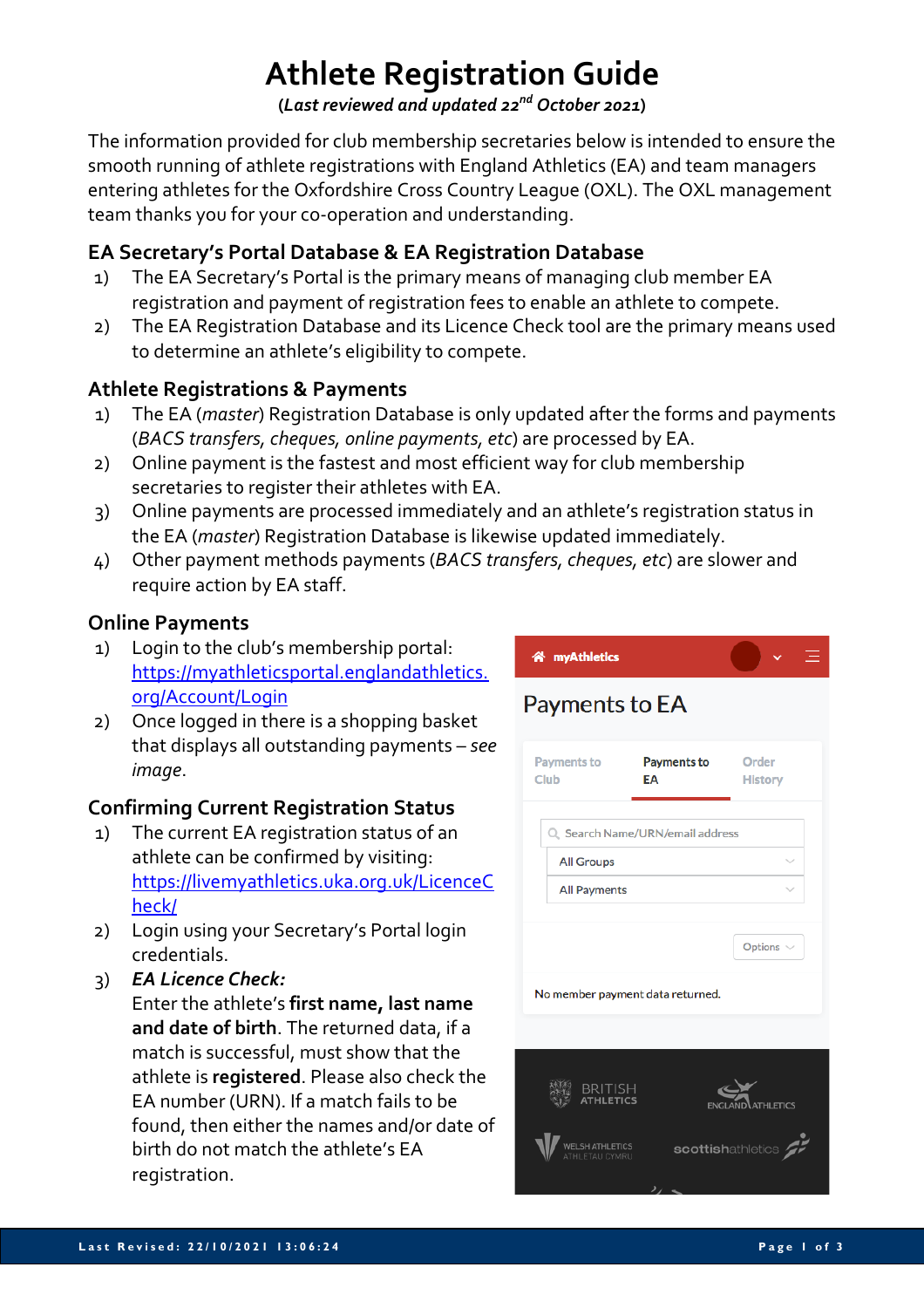#### 4) *EA Licence Re-Check:*

To re-check an athlete's affiliation status the process is as follows:

- a. Re-run an EA Licence Check using the athlete **URN only**. That will confirm whether or not the names the athlete is registered with EA matches the athlete details that are being checked.
- b. If there are minor differences in the names, re-run the licence check using the names that match those of the URN-verified EA athlete registration and the date of birth to see if the EA Licence Check passes.
- c. If the EA Licence Check continues to fail, then the date of birth does not match the EA registration. The date of birth information will need to be corrected in the EA registration database by contacting the EA registration team directly.
- 5) If changes are made to an athlete entry in the Secretary's Portal, the changes may not automatically get updated in the EA (*master*) Registration Database. Club membership secretaries are advised to contact the EA Registration Team by telephone to ensure the changes are updated in the EA (*master*) Registration Database and to check the changes have been made using the EA Licence Check tool while still on the telephone –*see contact information below*.
- 6) If any issues remain unresolved, contact the EA Registration Team directly (preferably by telephone) – *again, see contact information below*.

# **Athlete Club Transfer Procedure**

- 1) The club transfer procedure is outlined on the Change of Club page: https://www.englandathletics.org/athletics-and-running/athleteregistration/change-of-first-claim-club/
- 2) This process can take up to a month to complete and requires interaction with the athlete's former club.
- 3) If this is an athlete's second change of club within a 12-month period the transfer request must be submitted to EA by **10th of the month** in order for transfers to be able to put through the EA vetting/approval process to be able to be cleared for the 1st day of the following month.
- 4) For any further queries relating to athlete club transfers please contact the EA Registration Team – *see contact information below*.

# **Athlete Second Claim Procedure**

- 1) To confirm the current second claim status of an athlete, if the second claim status information is not displayed in the results provided by the EA Licence Check tool when logged in, please contact the EA Registration Team – *see Contact EA Registration Team section below*.
- 2) An athlete must be a current member of their first claim club and have paid their EA registration fee.
- 3) Lapsed membership can create long delays:
	- a. Either the athlete must choose to undergo a club transfer *see Athlete Club Transfer Procedure section above*.
	- b. Or they must resume their membership with their former club and the EA registration fee will need to be paid either by the first claim club or the athlete himself/herself.